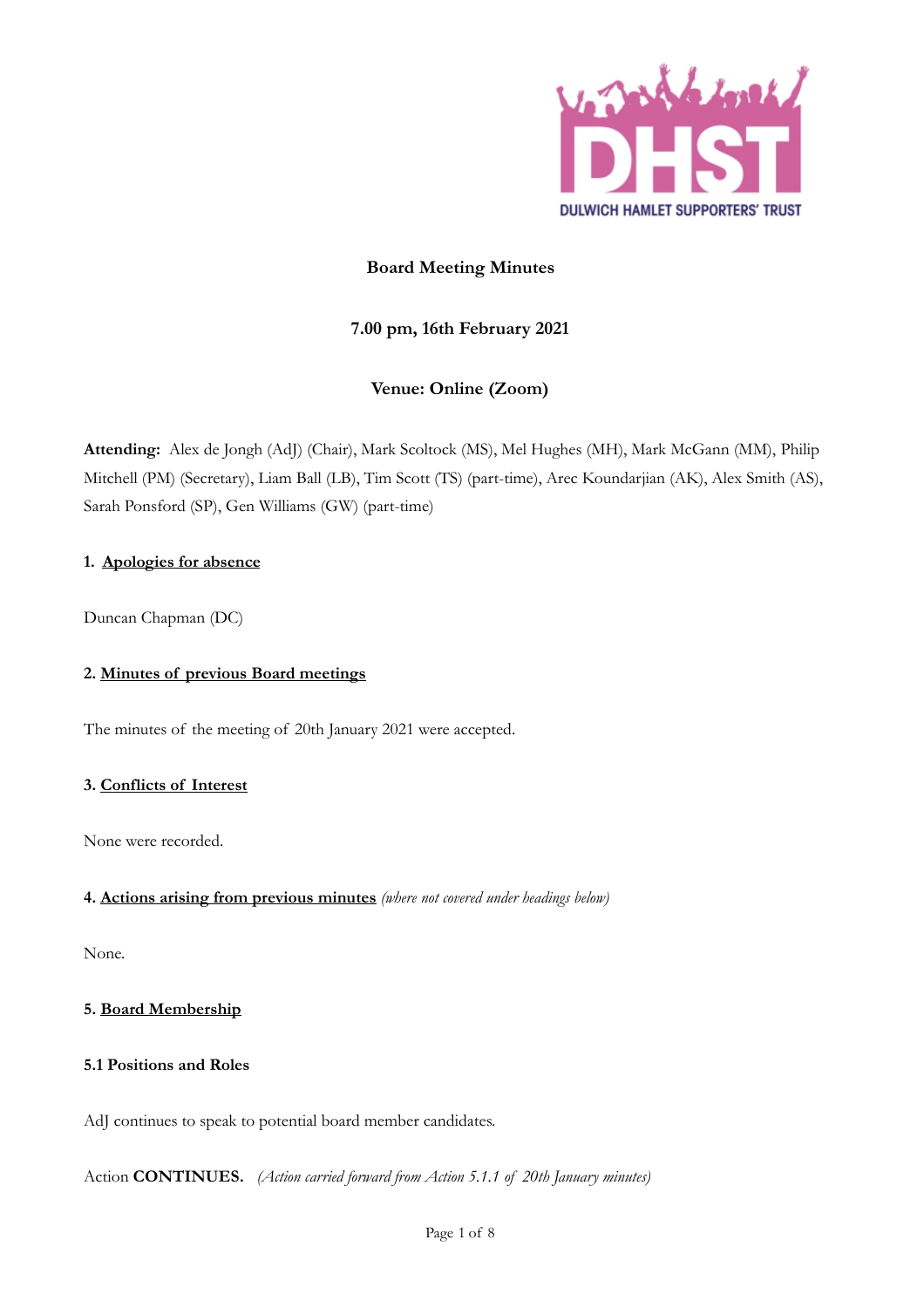## **ACTION 5.1.1 - MS/AdJ to maintain contact with UK-based candidates**

Further discussion required to agree exactly what form of investment help is required. This may well take some time.

Action **CONTINUES.** *(Action carried forward from Action 5.1.2 of 20th January minutes)*

## **ACTION 5.1.2 - DC to continue discussion with Investment candidate**

Action **CONTINUES.** *(Action amended from Action 5.1.3 of 20th January minutes)*

**ACTION 5.1.3 - SP to produce 3 year plan re Board diversity**

#### **5.2 Board Member Development**

Nothing to report.

## **5.3 Election and Succession Planning**

PM has produced an initial election and AGM plan.

Action **CLOSED.** *(Action 5.3.1 of 20th January minutes)*

All to comment on draft election and AGM plan. Intention is to sign it off at the March meeting.

## **ACTION 5.3.1 - All to comment on draft election and AGM plan**

People wishing to be considered for the Election Management Group should do so in the next few days. MH and AS nominated themselves.

We need an external member for the Election Management Group. PM was authorised to invite the same person as last year.

## **ACTION 5.3.2 - PM to finalise EMG**

All Board Members should consider which role(s) they would like to perform in the future.

Action **CONTINUES.** *(Action carried forward from Action 5.3.2 of 20th January minutes)*

#### **ACTION 5.3.3 - All to consider succession planning**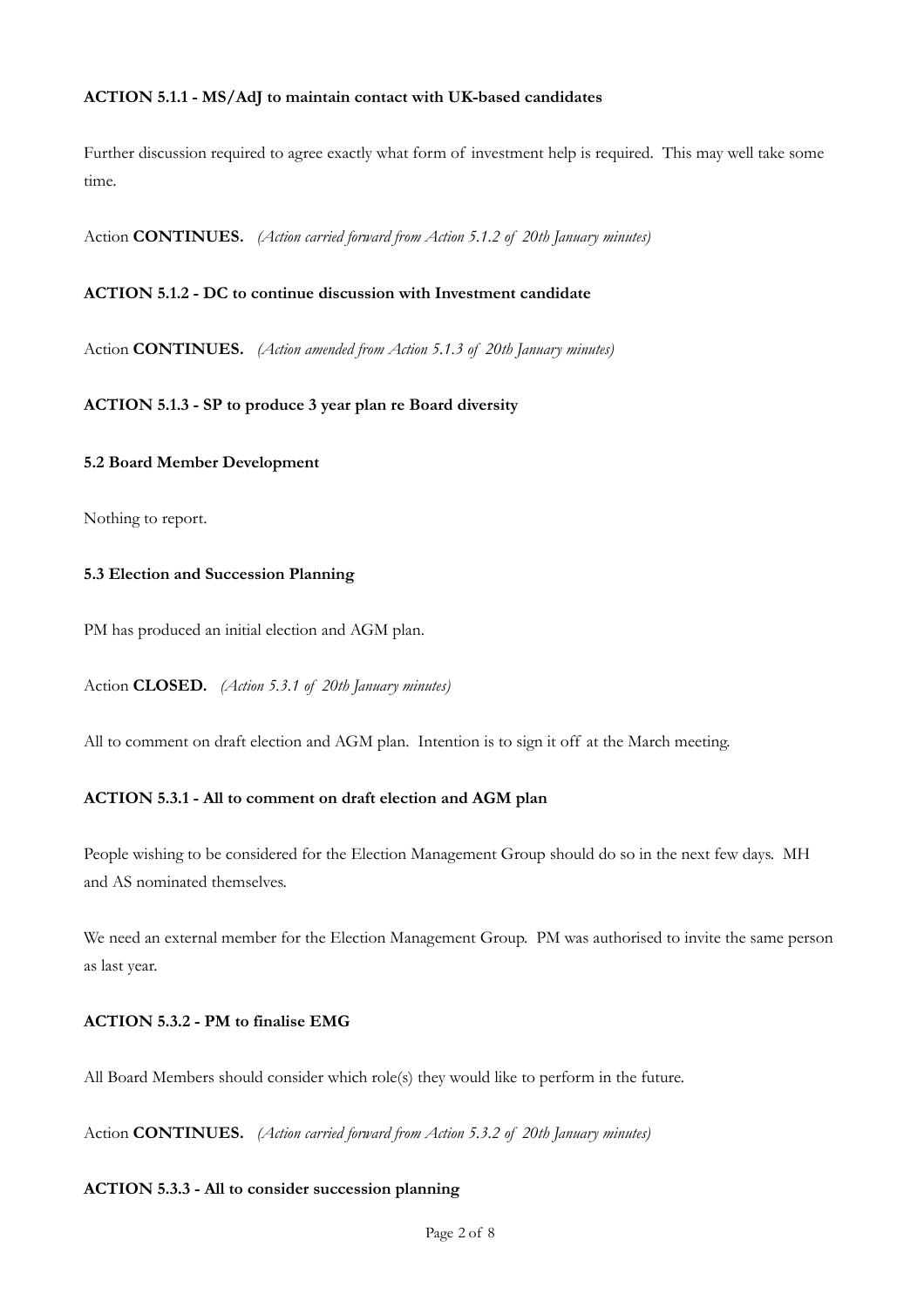## **6. DHFC Operations**

## **6.1 Report on Club Board Meetings**

TS continues to have contact with DCMS regarding the funding discussion but there is nothing to report and the process is continuing outside of his sphere of influence. Action closed

Action **CLOSED.** *(Action 6.1.1 of 20th January minutes)*

Discussions on the status of the remainder of the National League season continue.

## **6.2 Issues for Next Club Board Meeting**

Nothing to report.

## **7. Relationship with Club**

## **7.1 Shares in Club**

TS has contacted FSA to seek advice on fundraising options. This issue will be progressed in the coming weeks, but the immediate focus is on COVID-related issues.

Action **CONTINUES.** *(Action amended from Action 7.1.1 of 20th January minutes)*

#### **ACTION 7.1.1 - TS to recontact FSA to seek advice on fundraising options (once AdJ has briefed him)**

## **7.2 Club/Trust Communications**

Nothing to report.

## **7.3 Seats on Club Board and Positions on Club Committees**

Nothing to report.

## **7.4 Planning Issues**

Nothing to report.

## **7.5 Women's Team**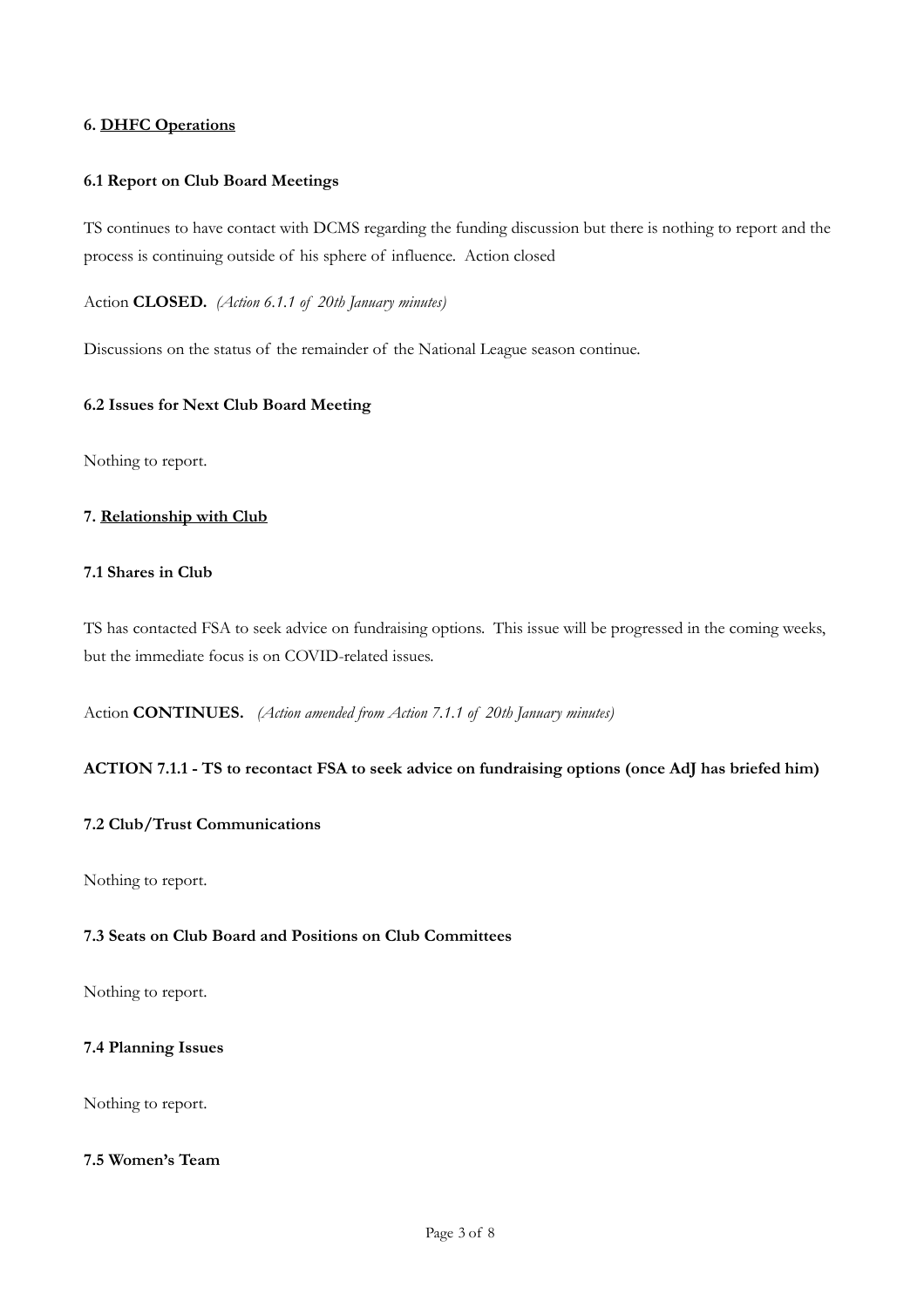No progress at present for obvious reasons.

Action **CONTINUES.** *(Action carried forward from Action 7.5.1 of 20th January minutes)*

## **ACTION 7.5.1 - GW to arrange membership drive at a future women's game**

## **8. Constitution & Rules**

Nothing to report.

## **9. Membership Engagement Update**

## **9.1 Membership Review**

Action **CONTINUES.** *(Action carried forward from Action 9.1.1 of 20th January minutes.)*

## **ACTION 9.1.1 - AdJ to document idea and projections**

The action below is retained for the moment, but may take the form described above.

Action **CONTINUES.** *(Action carried forward from Action 9.1.2 of 20th January minutes.)*

**ACTION 9.1.2 - AK will email people whose membership lapsed 2-3 years ago to encourage them to rejoin when text is agreed**

## **9.2 Coaches**

Nothing to report.

## **9.3 Community sub-group**

Charitable work has recently been focused on mental health issues, working along with the Club. The Trust has donated  $f$ <sub>250</sub> to the charities supported by DHFC and Whitehawk.

Action **CONTINUES.** *(Action carried forward from Action 9.3.1 of 20th January minutes)*

# **ACTION 9.3.1 - AS/MM/GW to progress discussion re Kail Foundation relationship and respective responsibilities**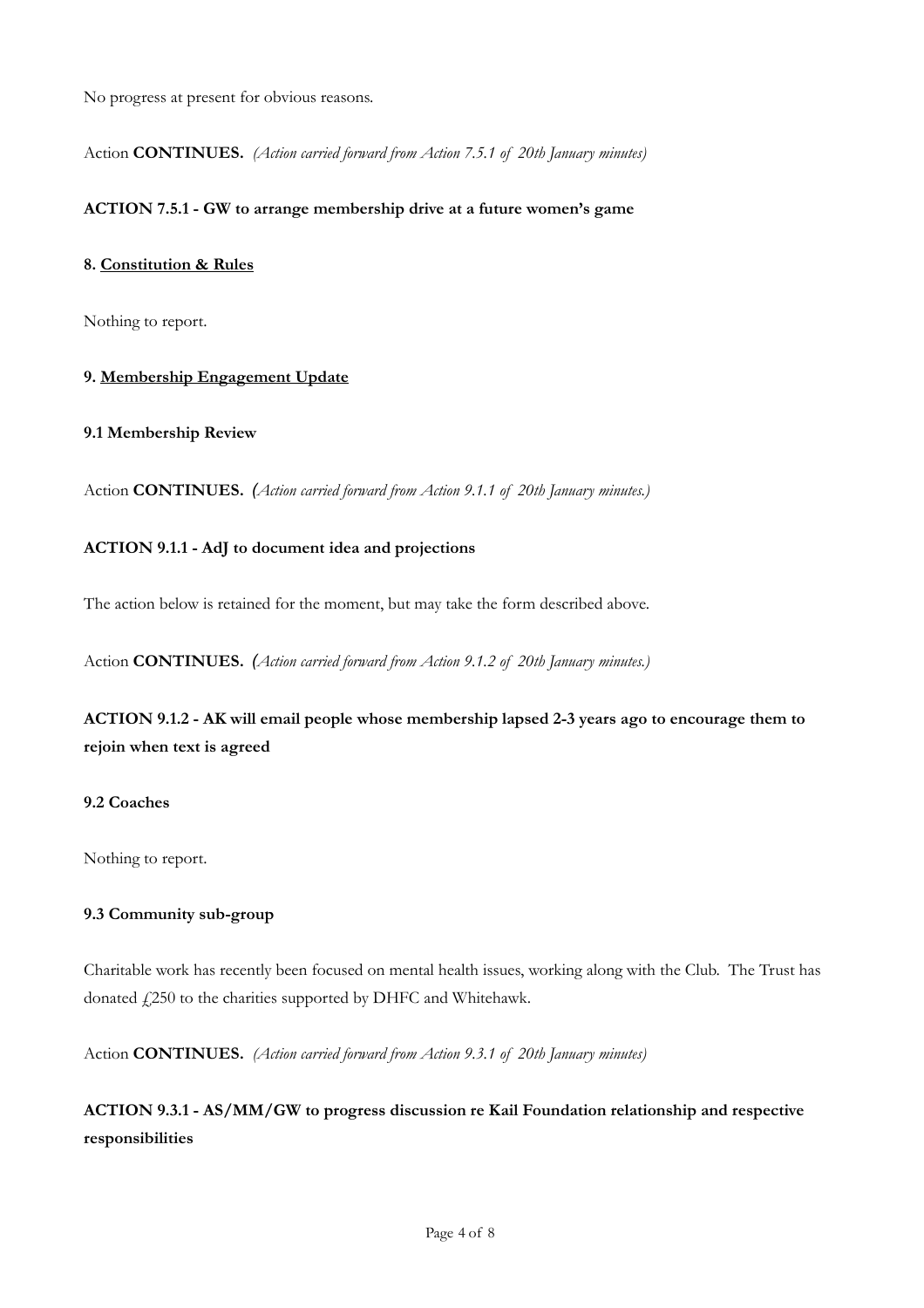Sustainable bar materials action cannot be progressed at the moment, but will be retained so that we return to it. SP will continue research.

On a related note, with COP26 playing a major part in the 2021 political landscape, TS has volunteered for the FSA environmental sustainability working group and will report back on that as it progresses.

Action **CONTINUES.** *(Action carried forward from Action 9.3.2 of 20th January minutes)* 

# **ACTION 9.3.2 - TS/SP to progress sustainable bar materials initiative**

No progress on the White Ribbon initiative at present, given other matters.

Action **CONTINUES.** *(Action carried forward from Action 9.3.3 of 20th January minutes.)*

## **ACTION 9.3.3 - DC/MH/TS to pursue White Ribbon proposal with the Club - TS to arrange meeting**

Action **CONTINUES.** *(Action carried forward from Action 9.3.4 of 20th January minutes.)*

## **ACTION 9.3.4 - PM to ensure that sustainability is examined post-COVID**

#### **10. Finance update**

#### **10.1 Finance Overview**

*(The Treasurer had submitted a monthly report in accordance with the Board's reporting policy.)*

Action **CONTINUES.** *(Action carried forward from Action 10.1.1 of 20th January minutes.)* 

## **ACTION 10.1.1 - LB to produce financial model of Trust's year**

Action **CONTINUES.** *(Action carried forward from Action 10.1.2 of 20th January minutes.)* 

## **ACTION 10.1.2 - AdJ/MH to investigate whether we should be paying rates on the shop**

#### **10.2 100 Club**

*(The Secretary had submitted a monthly report in accordance with the Board's reporting policy.)*

AK has produced an initial version of a website page for one-off sales of 100 Club tickets.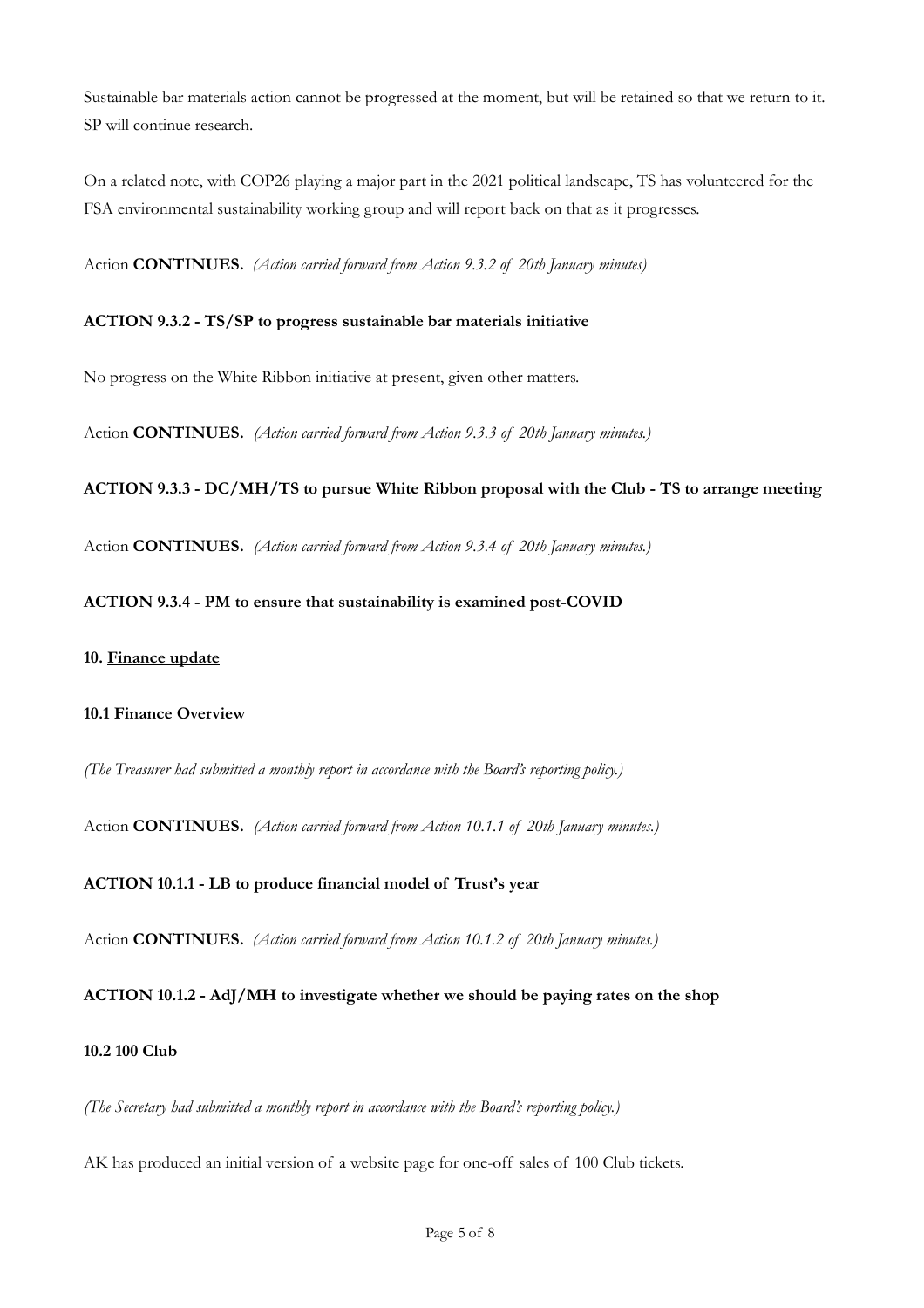Action **CONTINUES.** *(Action amended from Action 10.2.1 of 20th January minutes.)* 

## **ACTION 10.2.1 - AK and PM to finalise new 100 Club payment option**

Action **CONTINUES.** *(Action carried forward from Action 10.2.2 of 20th January minutes)* 

## **ACTION 10.2.2 - GW/MS to get 100 Club draw results on DHTV**

Action **CONTINUES.** *(Action carried forward from Action 10.2.3 of 20th January minutes)*

**ACTION 10.2.3 - GW/MS/PM to discuss how to improve promotion of the 100 Club.**

## **10.3 Donations**

AdJ has opened discussions with BC about investing a recent legacy received by the Trust in shares in the Club.

Action **CONTINUES.** *(Action carried forward from Action 10.3.1 of 20th January minutes.)*

## **ACTION 10.3.1 - AdJ to contact BC about investing a recent donation in the Club.**

## **11. Merchandising update**

*(The Merchandising team had submitted a monthly report in accordance with the Board's reporting policy.)*

MH and AdJ are in discussion with BC about a new licensing agreement.

Action **CONTINUES.** *(Action carried forward from Action 11.1 of 20th January minutes.)*

### **ACTION 11.1 - MH/AdJ to consider licensing proposal and discuss with BC**

MH has been investigating postage costs charged from the webshop. Some charges will have to go up.

Action **CLOSED.** *(Action 11.2 of 20th January minutes)*

MH has handed over primary responsibility for merchandising to SP.

## **12. Communications & website update**

Action re discussing website is superseded.

Action **CLOSED.** *(Action 12.1 of 20th January minutes)*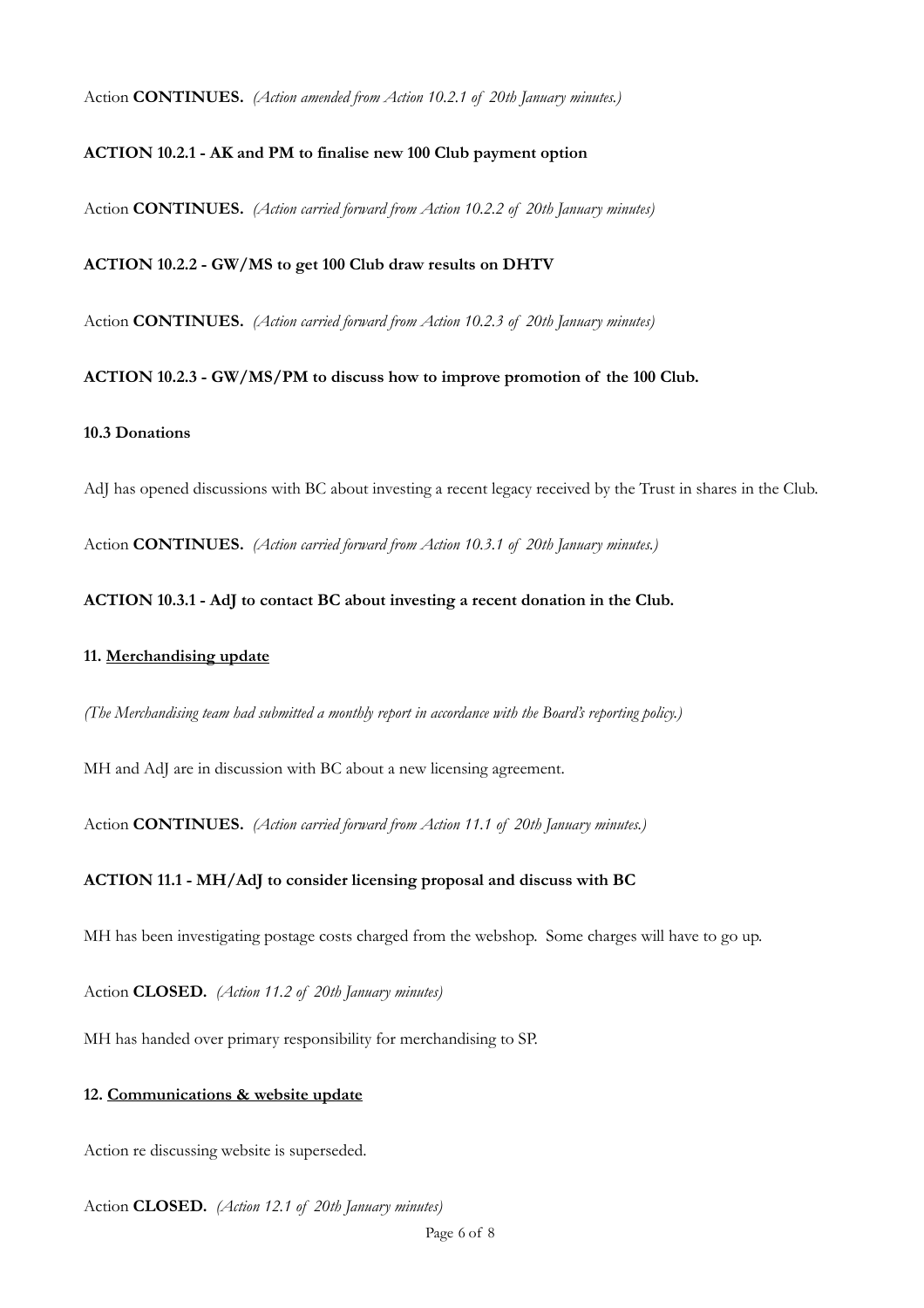Action **CONTINUES.** *(Action carried forward from Action 12.2 of 20th January minutes.)*

## **ACTION 12.1 - Comms leads to give monthly plans to MS**

Action **CONTINUES.** *(Action carried forward from Action 12.3 of 20th January minutes.)*

#### **ACTION 12.2 - MH to consider general Trust advertising on DHTV**

Responsibility for handling the email account has been agreed.

#### Action **CLOSED.** *(Action 12.4 of 20th January minutes)*

GW has been interviewed for Football Focus (expected to be broadcast on the coming Saturday).

Some information on the website is out of date. GW will co-ordinate an update process.

## **ACTION 12.3 - GW to co-ordinate updating of website**

#### **13. IT update**

Nothing to report.

#### **14**. **Volunteering update**

MH currently handles this topic. Her commitments mean that we will need to reallocate this responsibility. She will write a brief note explaining what is required.

### **ACTION 14.1 - MH to write Volunteering role description**

## **15. Objectives**

*(The Secretary had submitted a monthly report in accordance with the Board's reporting policy.)*

Action **CONTINUES.** *(Action amended fromAction 15.1 of 20th January minutes.)*

## **ACTION 15.1 - MS, SP, DC to create Objective baselines**

#### **16. Relationships with fan organisations**